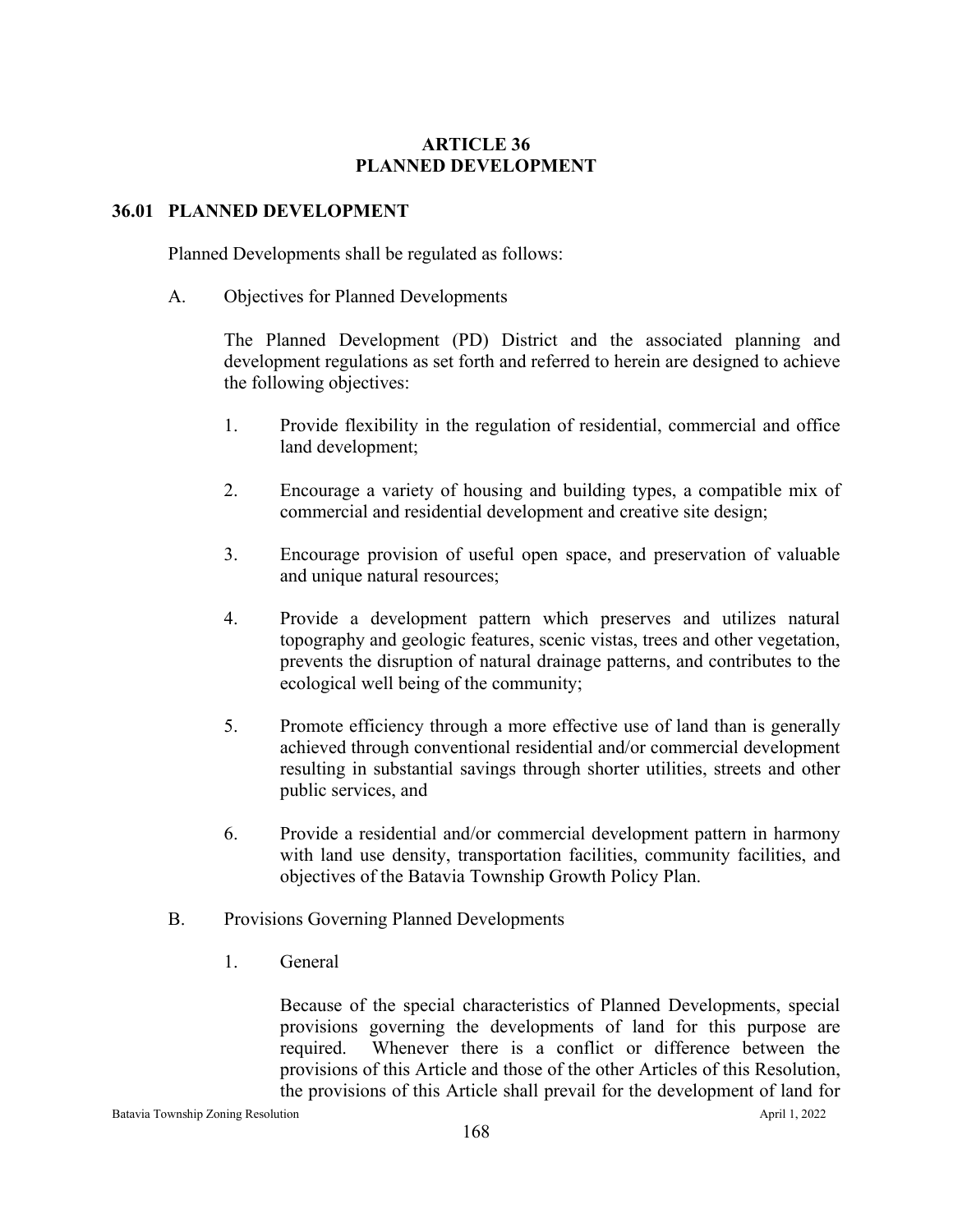Planned Developments. Subjects not covered by this Article shall be governed by the respective provisions found elsewhere in this Resolution.

2. Construction

No construction, grading, tree removal, soil stripping, or other site improvements or changes shall commence, and no permits shall be issued until approval of the PD Final Development Plan by the Township Zoning Administrator in conformance with the requirements of this Section 36, PD Planned Development Provisions have been met.

C. Uses Permitted

Any use that is permitted in any zoning district may be approved within a Planned Development provided that the project shall be planned, developed and operated in accordance with an approved development plan. Specific uses, structures, and developments shall be properly integrated with the surrounding area in such a way as to promote the health, safety, morals, general welfare and wholesome environment of the general public and of the occupants of nearby property, and to avoid nuisances to the general public or to the occupants of nearby property. All uses shall be approved by the Township as part of the development plan review process

D. Recommended Minimum Project Area

It is recommended that the gross area of the tract to be developed under the Planned Development approach shall be a minimum of five (5) acres.

- E. Definitions
	- 1. "Common Open Space" is a parcel of land or any area of water, or a combination of land and water within the site designed and intended for the use or enjoyment of occupants of the Planned Development, or consistent with use as described in Section 36.01 H. Common Open Space may contain such complimentary structures and improvements as are necessary and appropriate for the benefit and enjoyment of occupants but shall not include rights-of-way and required private yards;
	- 2. "Landowner" shall mean the legal or beneficial owner or owners of all of the land proposed to be included in a Planned Development. The holder of an option or contract to purchase, a lessee or other person having an enforceable proprietary interest in such land, shall be deemed to be a landowner for the purposes of this Article;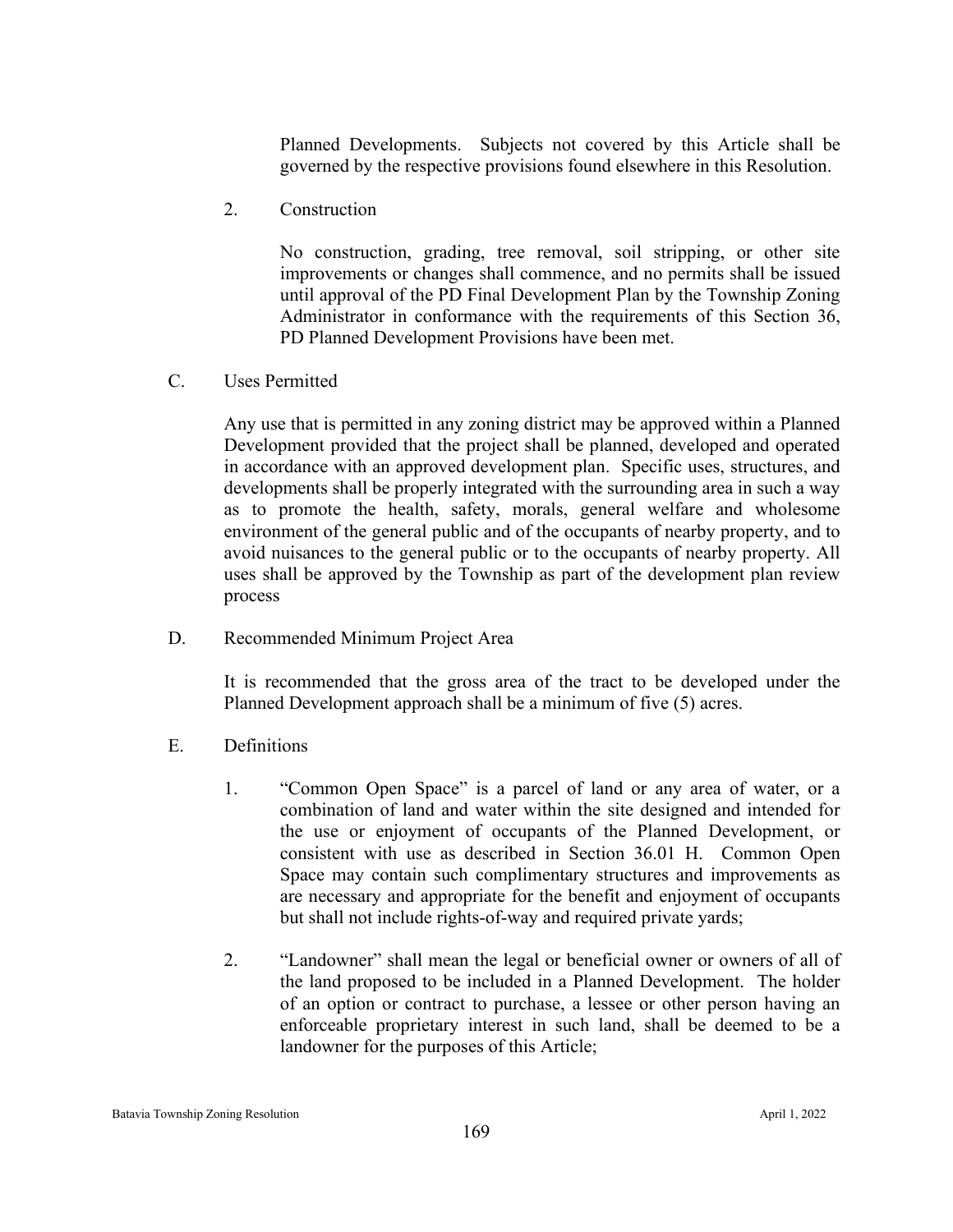- 3. "Plan" shall mean the written and graphic submission for a Planned Development, including a Preliminary Development Plan (denoting a prospectus for development), Final Development Plan, a plat of subdivision, all covenants relating to use, location, and bulk of buildings and other structures, density of development, private streets, ways and parking facilities, common open space and public facilities;
- 4. "Planned Development" (PD) is an area of land, controlled by a Landowner, to be developed as a single entity for a variety of dwelling units and/or other uses, the Plan for which may not correspond in lot size, bulk or type of dwelling, density, lot coverage and required open space to the regulations established in any one zoning district created, from time to time, under the provisions of the Batavia Township Zoning Resolution; and
- 5. "Professional Consultant" shall mean a person who possesses the knowledge and skills, by reason of education, training, and experience to comprehend the full nature and extent of the project in question regarding its social, economic, physical, environmental and design characteristics and implications in order to foster a unified plan for development. The professional consultant may be, a registered architect, landscape architect, engineer, planner, or equivalent.
- F. Project Ownership

The project land may be owned, leased, or controlled either by a single person or corporation, or by a group of individuals or corporations. Such ownership may be by a public or private corporation.

G. Common Open Space

No less than twenty (20%) percent of the gross acreage in any Planned Development shall be reserved for common open space and recreational facilities for the residents or users of the area being developed. The open space shall be disposed of as required in H of this section. All required open space shall be readily accessible and usable by occupants of the approved development.

H. Disposition of Common Open Space

The required amount of common open space land reserved under a Planned Development shall be held in corporate ownership by owners or the Homeowners Association of the project area for the use of each owner who buys property within the development or under exceptional circumstances be dedicated to the Township, following consent and approval by the Township, and retained as common open space for public parks, recreation, and related uses. All land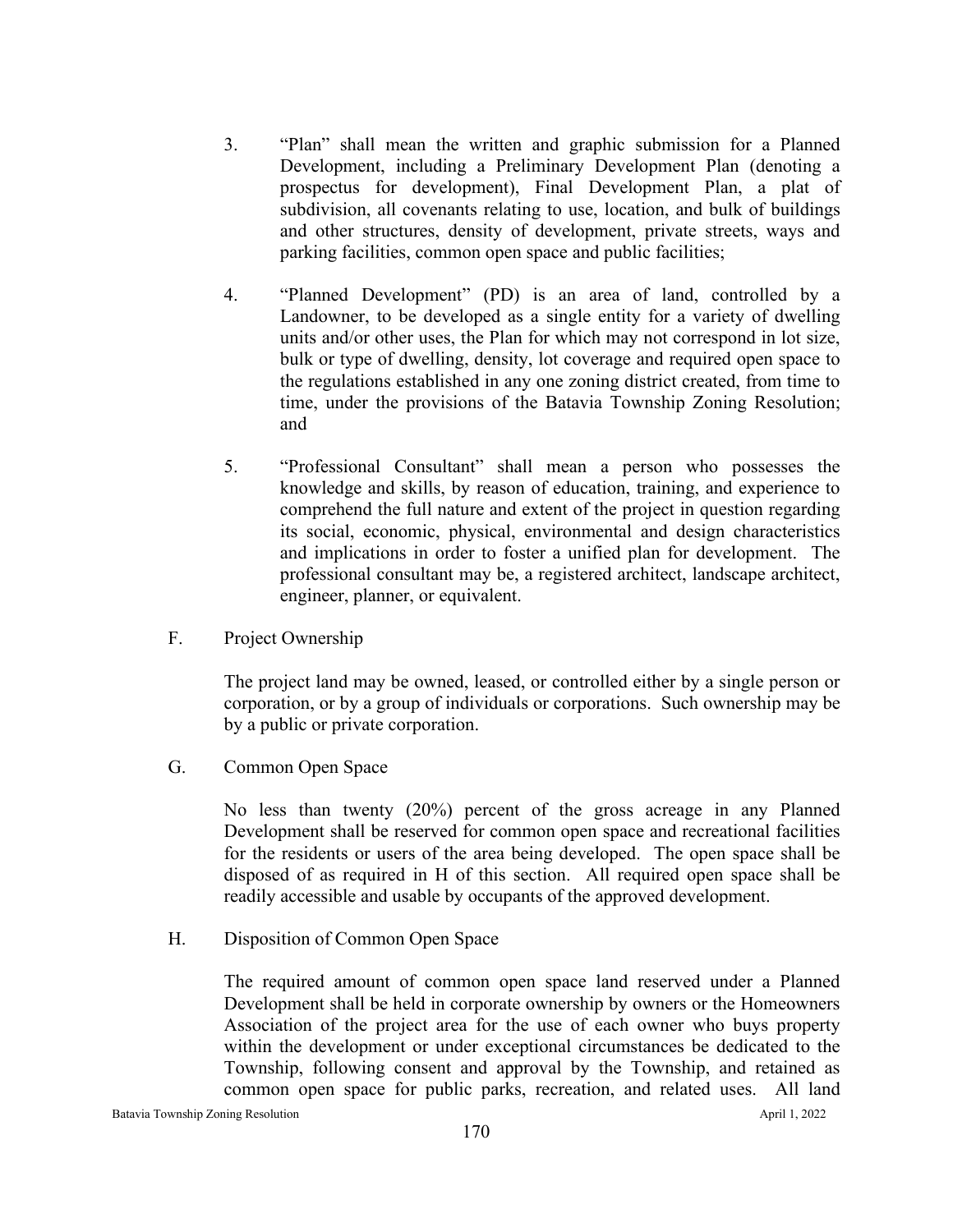dedicated to the Township must meet the Batavia Township Board of Trustees requirements as to size, shape, and location. Public utility and similar easements and right-of-ways for water courses and other similar channels are not acceptable for common open space dedication to the Township, unless such land or right-ofway is usable as a trail or other similar purposes and approved by the Batavia Township Board of Trustees. A Homeowners Association (HOA), or other appropriate management entity for non-residential use projects, shall be established and in place prior to the development of any land within a PD with the open space(s) under their control being denoted on the record plat and identified as "non-buildable" other than for HOA approved uses.

I. Maintenance of Open Space

A Homeowners Association, or other appropriate management entity for nonresidential use projects, shall be responsible for maintenance of open space and other required amenities within the proposed PD. A Homeowners Association shall be established, and the Bylaws and Articles of Incorporation shall be recorded at the time of approval of the Final Development Plan, prior to issuance of a Zoning Certificate or approval of a record plat.

The Batavia Township Board of Trustees may require a maintenance bond be provided or an escrow account established by the developer for maintenance and upkeep of all common areas until such time as 75% of the lots have been sold.

J. Utility Requirements

Underground utilities, including telephone and electrical systems, are required within the limits of all Planned Developments. Appurtenances to these systems which can be effectively screened may be exempt from this requirement.

K. Planned Development

Planned Developments may be developed following the provisions of L-N of this Section.

L. Minimum recommended Lot Sizes, Setbacks, Building Line Widths, Dwelling Square Footages and maximum recommended Density Levels.

Minimum requirements with respect to lot sizes, setbacks, building line widths, and dwelling square footages shall be duly noted on the record plat. The Township shall evaluate the proposed off-street parking to determine if adequate parking is provided and may require additional improvements if deemed necessary.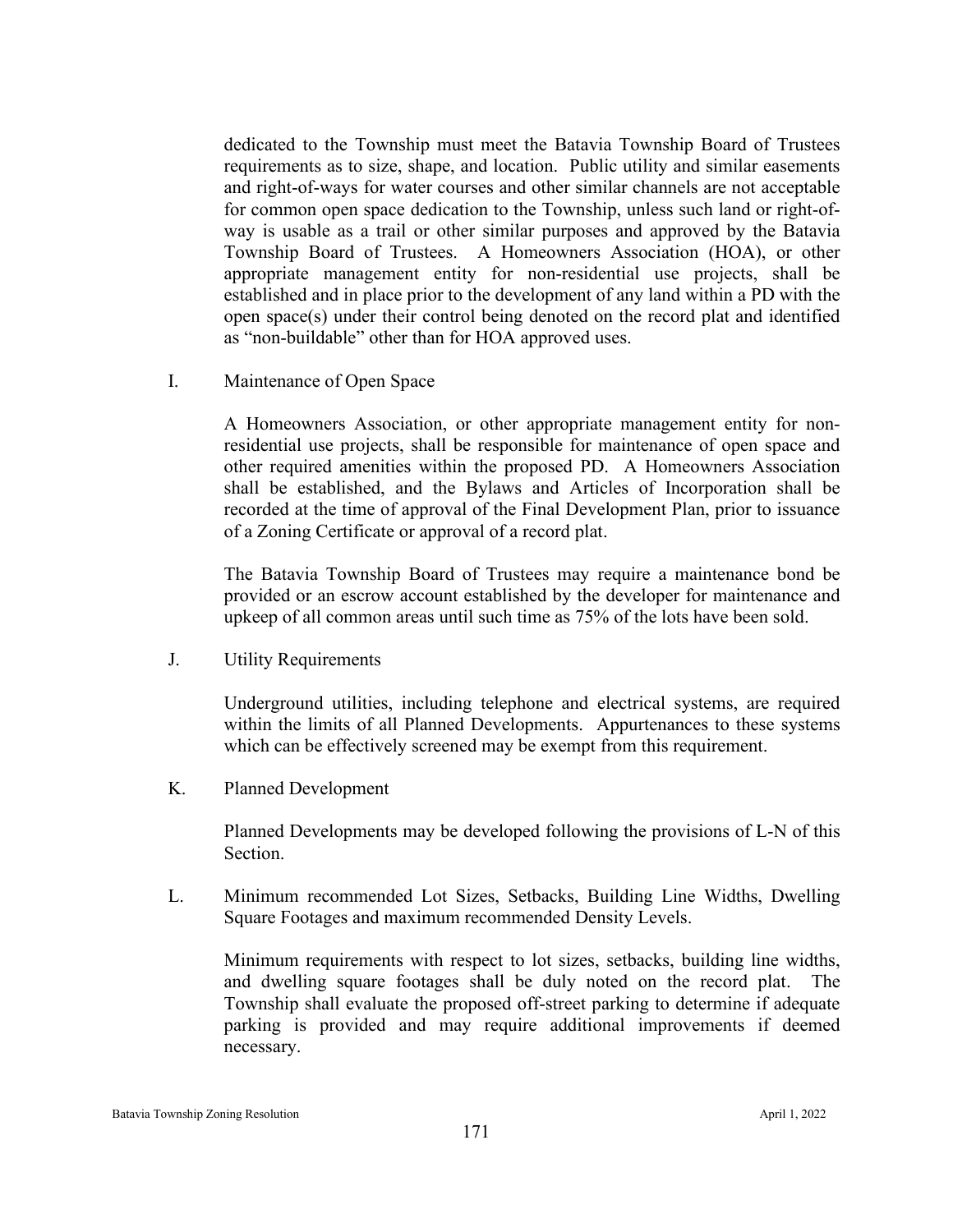1. "Single-family". Each lot intended for a single-family detached dwelling is recommended to have a minimum area of 10,000 square feet and a minimum width at the building line of 75 feet. Variable setbacks may be granted by the Township if considered appropriate. If not, minimum setbacks shall be:

| Front yard | 35 feet from right-of-way;                       |
|------------|--------------------------------------------------|
|            | $\sim$ $\sim$ $\sim$ $\sim$ $\sim$ $\sim$ $\sim$ |

- b. Side yards 20 feet total; 5 feet minimum on one side; and
- c. Rear yard 30 feet from rear lot line.
- 2. "Two-family". Each lot intended for a two-family dwelling is recommended to have a minimum area of 15,000 square feet and a minimum width at the building line of 100 feet. Variable setbacks may be granted by the Township if considered appropriate. If not, minimum setbacks shall be:
	- a. Front yard 35 feet from right-of-way;
	- b. Side yards 25 feet total; 10 feet minimum on one side; and
	- c. Rear yard 35 feet from rear lot line.
- 3. "Multi-family" dwellings and "Attached Single-family" dwellings. Multi-family and attached single-family dwelling units, including apartments, attached townhouse and condominium units, may be incorporated into a proposed Planned Development, if the Township finds that such use will be consistent with the character of the area, compatible with surrounding uses, and in compliance with the standards of this chapter. The Township may allow higher density for mixed use development when determined to be of benefit to the project. In no case shall the complex of multi-family structures, including paved area, utilize more than 60% of the net acreage allocated to such complex. In areas where townhouses or attached condominiums are developed, a maximum of eight (8) townhouse units in any contiguous group is recommended. Variable setbacks may be granted by the Township for each multi-family dwelling or attached single-family building if considered appropriate. If not, minimum setbacks from the perimeter property line shall be:

| a. | Front yard        | 50 feet from the public right-of-way; or 30<br>feet from a private right-of-way easement. |
|----|-------------------|-------------------------------------------------------------------------------------------|
| b. | Side yards        | 50 feet on each side; and                                                                 |
| c. | Rear yard         | 50 feet from rear lot line.                                                               |
| d. | Between buildings | 25 feet between buildings.                                                                |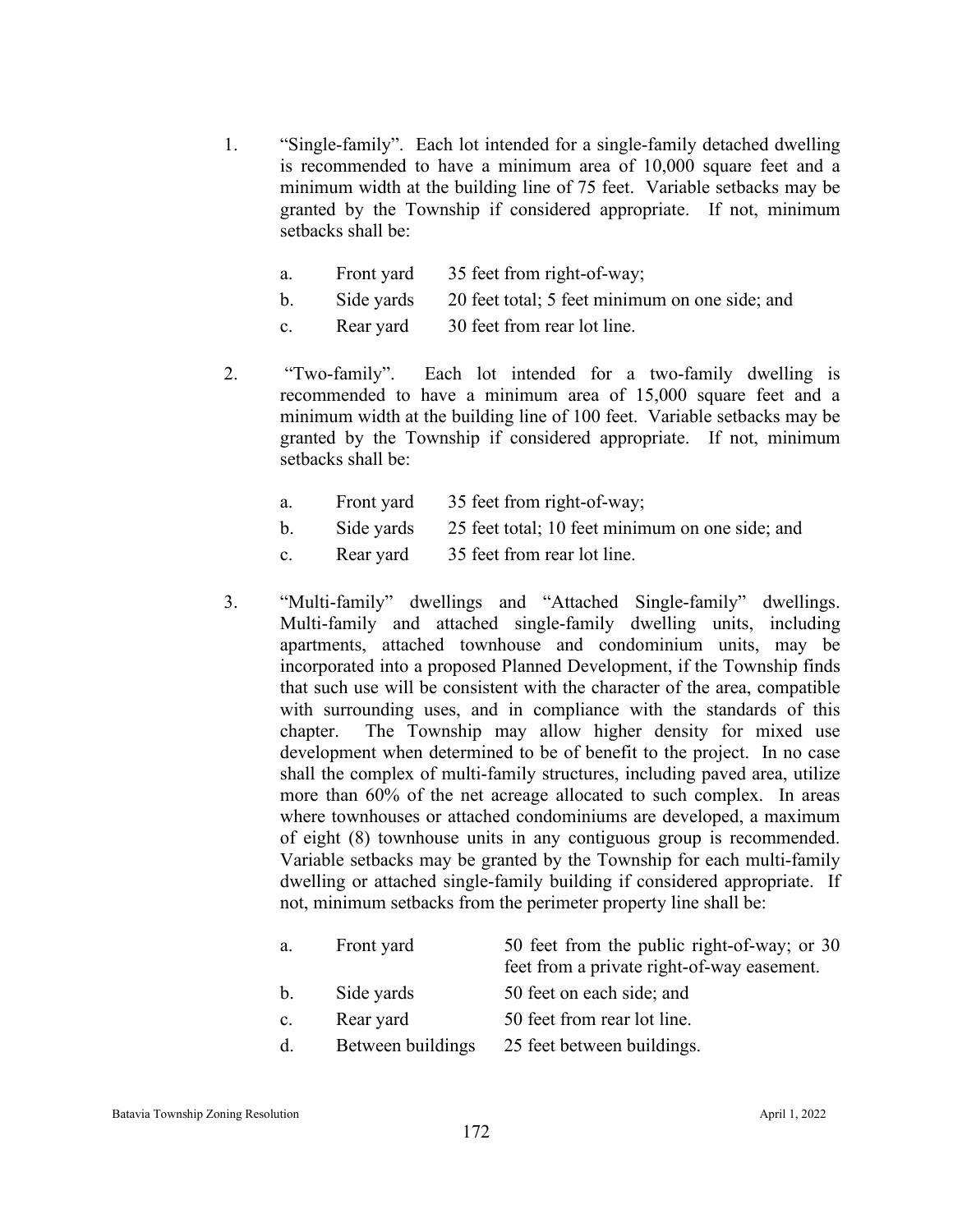4. "Non-residential Uses". Each lot intended for a non-residential use is recommended to have a minimum area of 15,000 square feet and a minimum width at the building line of 100 feet. Yard setbacks shall be as follows:

| a.          | Front yard                                     | 40 feet                     |
|-------------|------------------------------------------------|-----------------------------|
| b.          | Side yards                                     | 20 feet on each side;       |
| $c_{\cdot}$ | Rear yard                                      | 40 feet from rear lot line; |
| d.          | Parking setback from right-of-way 10 feet; and |                             |
| e.          | Parking setback from other lot lines 5 feet    |                             |

- 5. The square footage of all dwelling units, attached and detached units, within a PD shall follow the guidelines established by the Zoning Resolution in effect at the time of issuance of Zoning Certificates unless modifications are agreed upon at the time of PD approval.
- 6. The total residential density of the PD shall be established on the NET acreage of the residential portion of the PD, excluding any areas of commercial, office, or non-residential use including open space lots. Slopes greater than 20%, existing public right of ways, and existing utility easements shall be subtracted from the total acreage to calculate net density. The total maximum recommended net residential density of PD's shall be 3 D.U.A. (dwelling units per acre). The Township may allow increased density for attached dwelling or multi-family dwellings in a PD if the Township determines that the proposed density will be appropriate for the property and the area, and that the proposed design justifies the increase in density.

EXAMPLES TO BE USED FOR CALCULATING NET DENSITY

- #1 100 gross acres (including min. of 20% open space or 20 acres)  $-15$  acres of  $> 20\%$  slope - 5 acres of existing public r-o-w and/or utility easements 80 **net** acres ……….**80 x 3 D.U.A. = 240** (max. number of dwelling units) 80 net acres – 20 acres of open space = 60 acres (max. 240 d/u to be built on max. of 60 acres) #2 100 gross acres (including min. of 20% open space or 20 acres) - 0 acres of >20% slope - 0 acres of existing public r-o-w and/or utility easements 100 **net** acres ……...**100 x 3 D.U.A. = 300** (max. number of dwelling units) 100 net acres – 20 acres of open space = 80 acres (max. 300 d/u to be built on max. of 80 acres)
- 7. Other Development Controls for Non-residential Uses. The following development controls shall be applied to non-residential uses within a PD:

Batavia Township Zoning Resolution April 1, 2022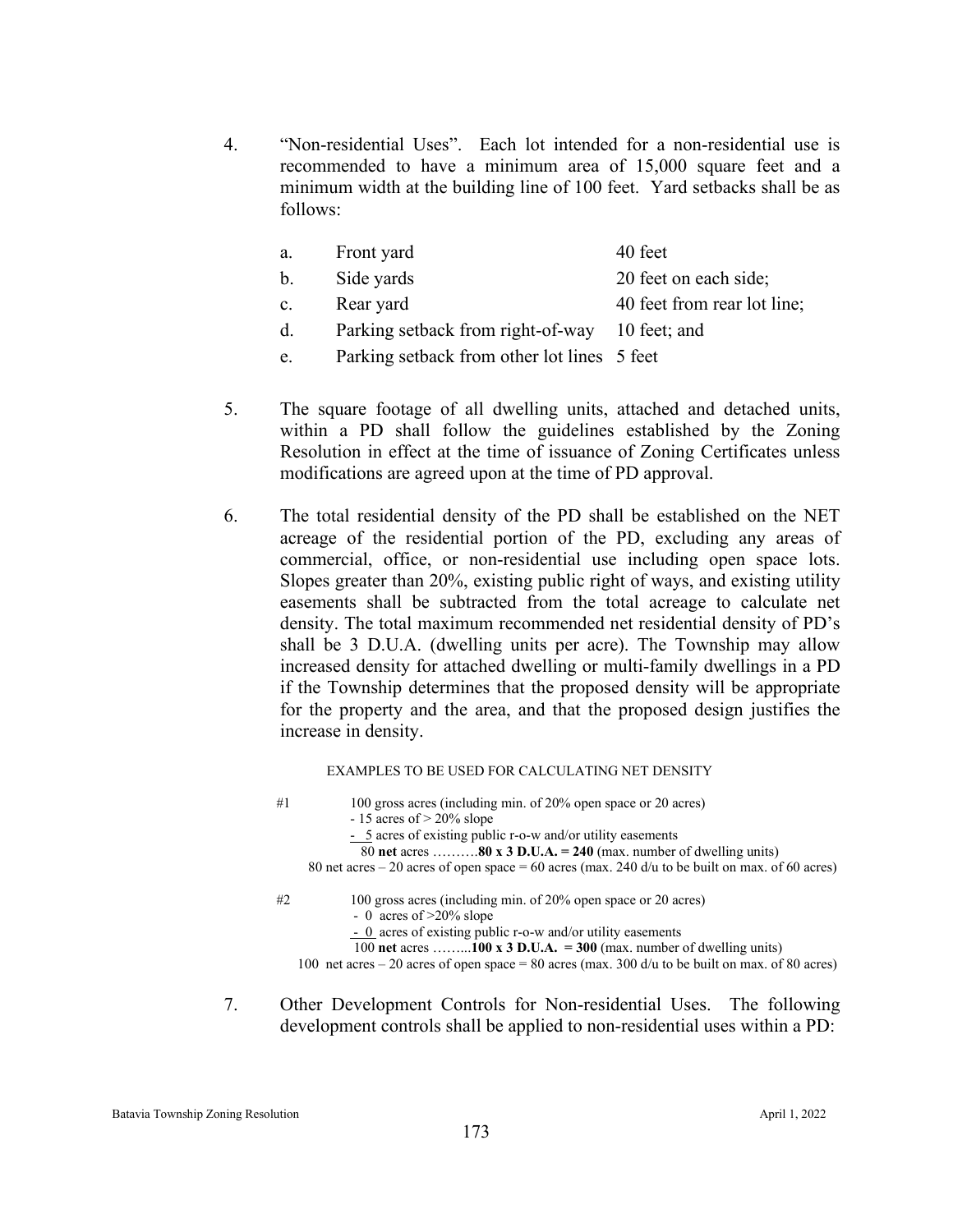- a. Parking and loading requirements shall be in accordance with the provisions set forth in Article 8 of this Resolution or as approved on the Preliminary or Final Plan.
- b. No outdoor sales or display of any materials shall be permitted in the PD unless approved as a part of the Preliminary or Final Plan.
- c. No lighting shall be permitted which will have unreasonable glare from any use located in the PD onto any street or into an adjacent property. A lighting plan illustrating the proposed location, height, pole and fixture type, design, lamp, and photometric plan shall be approved on the Preliminary or Final Plan.
- d. All business activities permitted within the PD shall be conducted within a completely enclosed building, except for the following:
	- i. Off-street parking and loading and/or unloading areas.
	- ii. Outside play areas as part of child day care centers, churches, and schools.
	- iii. Accessory seating area for eating establishments.
	- iv. Open air display areas located on the same lot as the primary permitted uses. Such area shall be clearly identified on the PD plan as "outside display area".
	- v. Fuel Dispensing
	- vi. Other activities as approved on the Preliminary or Final Plan.
	- vii. Mechanical equipment, whether ground or roof mounted, shall be screened from view from public rights-of-way.
	- viii. Circulation systems (vehicular and pedestrian) shall be coordinated with those of adjacent areas.
	- ix. No use producing unreasonable objectionable odors, noise, or dust shall be permitted within five hundred (500) feet from the boundary of any residential zone.
	- x. All waste receptacles shall be contained in an area screened on three sides by a six (6) foot tall solid wood or masonry enclosure. The fourth side is to contain steel enforced wood gates.
	- xi. Signage is to be consistent with Article 40 of this Resolution or as approved on the Preliminary or Final Plan.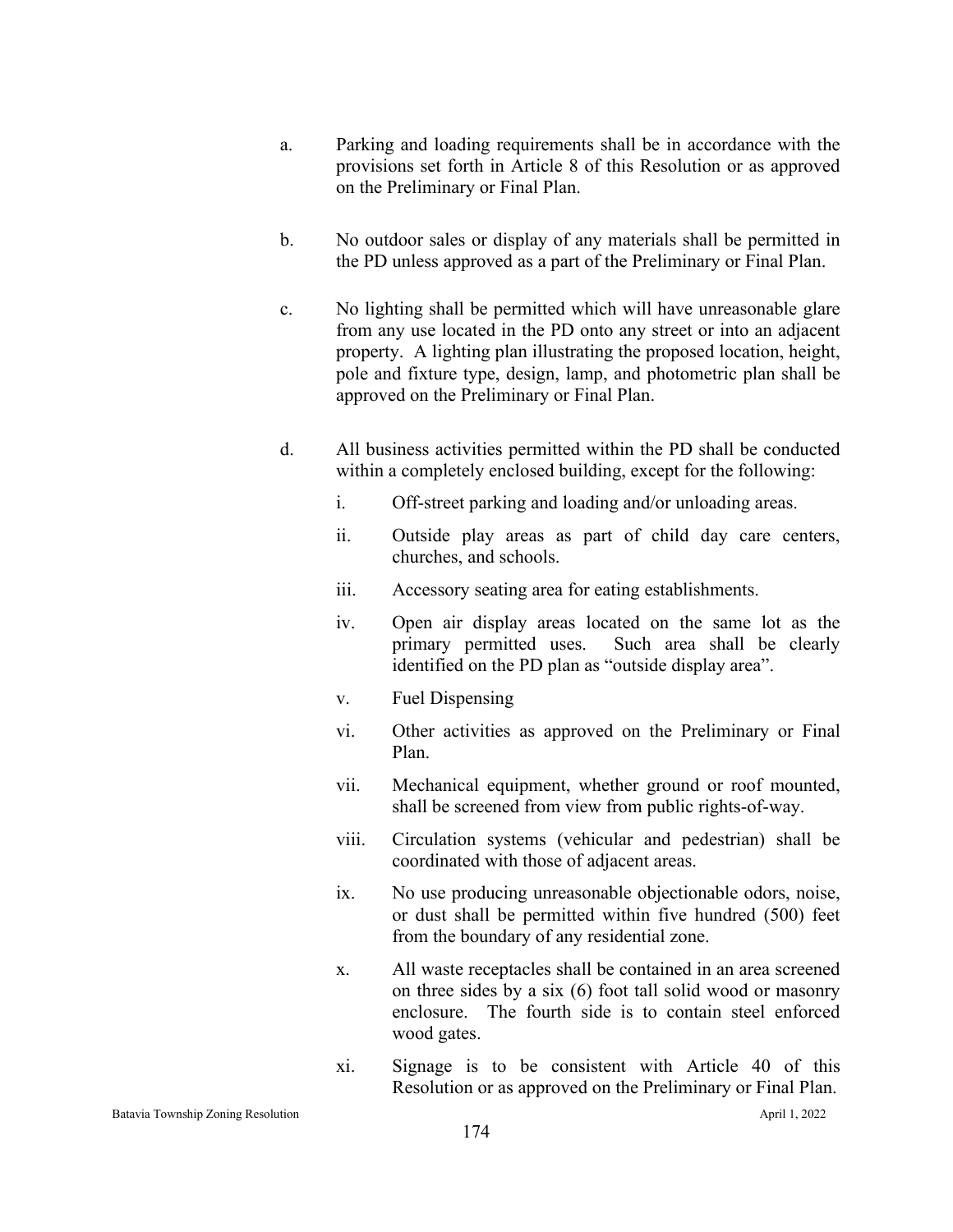- xii. Landscaping/Screening shall be as approved on the Preliminary or Final Plan.
- M. Lots to Have Access to Common Open Space

Every residential property developed under the Planned Development approach should be designed to easily access common open space or similar areas. Open space areas shall be accessible to all residents and dwelling units and shall be conveniently located in relation to dwelling units. This does not limit the creation or protection of buffer areas not intended for active use. Open space areas shall have minimum dimensions which are usable for the functions intended and which will permit proper maintenance. The Batavia Township Board of Trustees may require that natural amenities, such as but not limited to, ravines, rock, outcrops, wooded area, tree or shrub specimens, unique wildlife habitat, ponds, streams and marshes be preserved as part of the open space system.

Common open space within non-residential use areas shall be designed to provide maximum benefit to the users of the development and should not be provided in unusable fragments. The design of the open space should create open space areas that are accessible and oriented to pedestrian activity.

N. Height Requirements

It is recommended that heights of principle use structures in the PD shall not exceed forty (40) feet and that heights of accessory structures shall not exceed 15 feet.

O. Street Design

The design of streets is significant in determining the character of Planned Developments. The following conditions are recommended standards within Planned Developments.

- 1. Streets should have a minimum pavement width of 28 feet for collector streets and 24 feet for local/cul-de-sac streets.
- 2. Width of private streets are to be reviewed by the Township based on input from the Township fire and maintenance departments, and the County.
- 3. Parking should be limited to one side of the street, recommended to be located opposite the fire hydrants.
- 4. Sidewalks should be provided on both sides of public streets.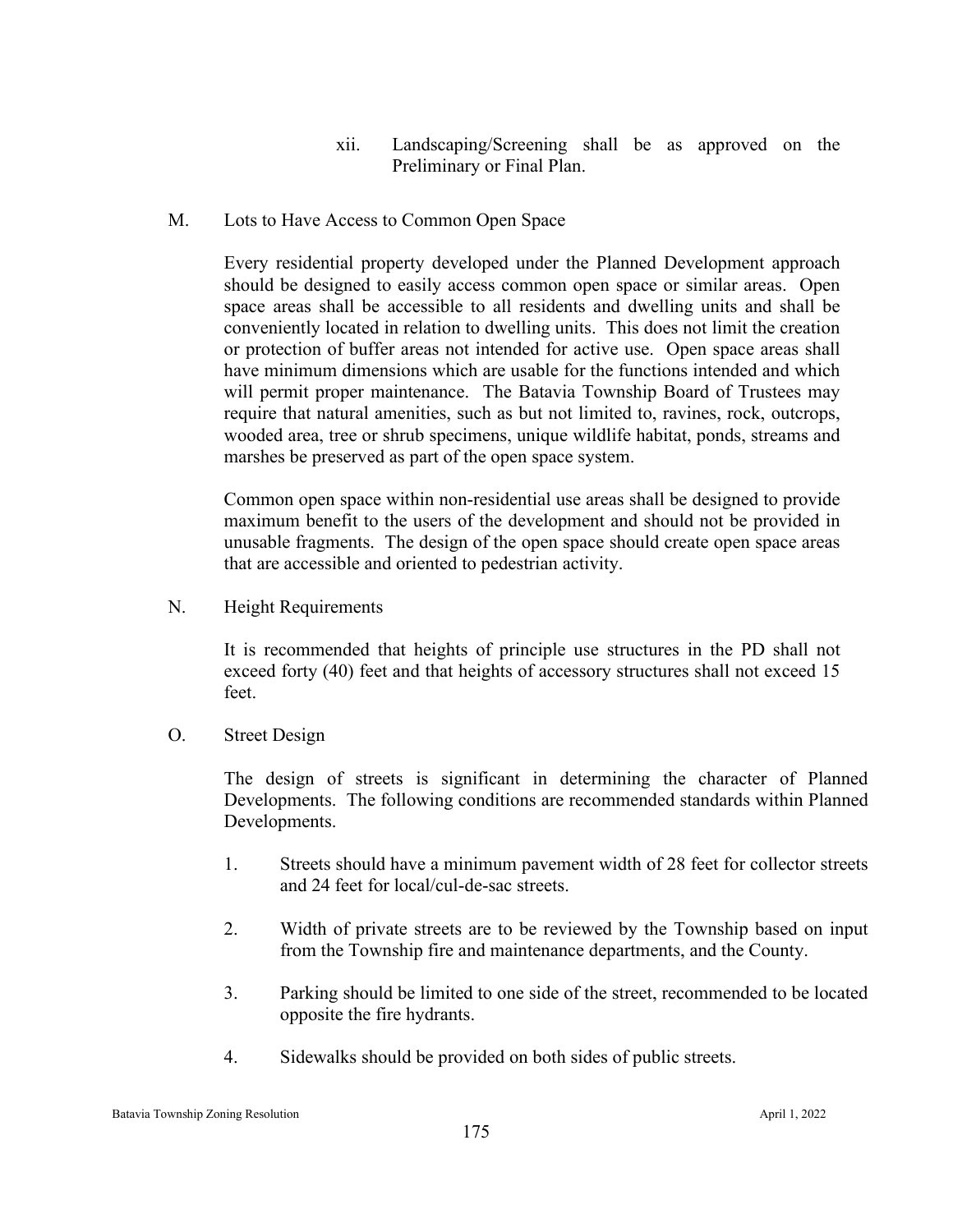- 5. The Township shall evaluate the proposed off-street parking to determine if adequate parking is provided and may require additional improvements if deemed necessary.
- 6. Landscape islands and/or irrigation systems proposed in public rights-of-way shall be reviewed and approved by the Township, including the Township Service Director and Fire Department.
- 7. Planting of trees within public rights-of-way shall not be permitted unless approved by the Township. Planting of trees on proposed private lots are encouraged at the rate of one (1) tree per lot in the front yard, and two (2) trees for corner lots.
- P. Review Procedure

Because of the distinctive nature of Planned Developments, the review process may consist of a simultaneous zoning review and Clermont County subdivision review. Applications for PD's shall be processed in two (2) steps as follows:

1. Step #1 Application for Planned Development

The required number of copies of the application material for Planned Development consistent with the submission requirements shall be filed with the Township Zoning Administrator and processed in the same manner as any change of zone application. The Zoning Administrator upon receipt of the Application Material for Planned Development, shall transmit copies of said plans to the Township Zoning Commission, the Batavia Township Board of Trustees, and retain one (1) file copy, and may transmit copies of said plans to the County Planning Commission for review.

- a. If the Township transmits the Planned Development application to the County Planning Commission for review, the Township Zoning Commission and Township Board of Trustees may consider the recommendation of the County Planning Commission.
- b. The Township may transmit the Planned Development application to the Clermont County Engineers Office, Clermont County Water Resources Department or other county or state agency or department to request review and comment on the proposed Planned Development.
- c. The Township recommends that the applicant for a residential PD complete the design review for a subdivision with the County prior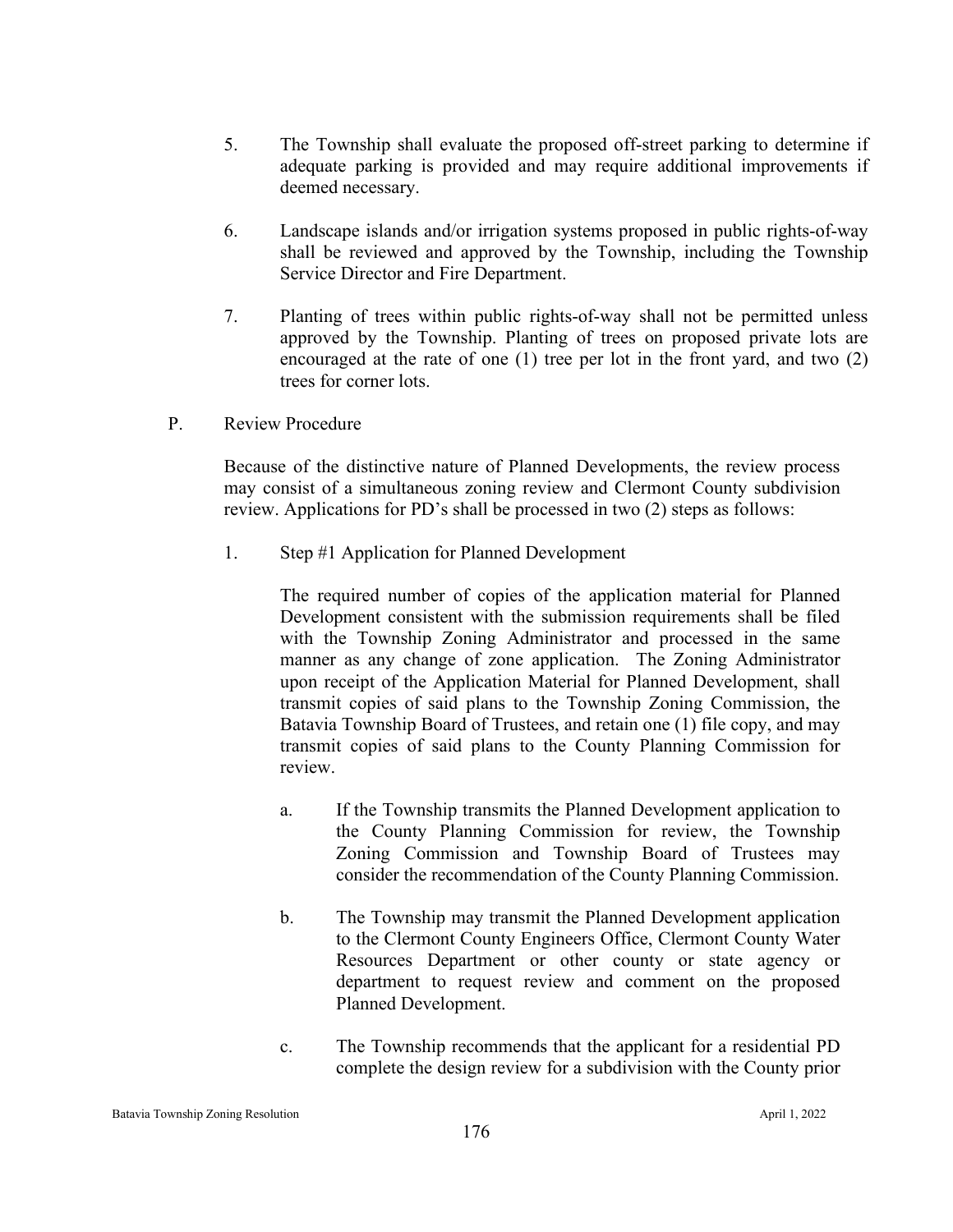to, or simultaneous with, application for the PD Preliminary Plan/Zone Change approval by the Township.

Any comments and recommendations of the County Planning Commission, the comments of associated County agencies, and the recommendation by the Township Zoning Commission shall be transmitted to the Batavia Township Board of Trustees for the final decision on the application for the Planned Development. The Batavia Township Board of Trustees shall notify the County Planning Commission immediately of their action on the zone map amendment.

## 2. Step #2 Final Development Plan

A Final Development Plan for the entire development or the first phase of the development if acceptable, must be approved within eighteen (18) months of the Batavia Township Board of Trustees Preliminary Development Plan approval unless an eighteen (18) month extension of time is granted by such Board. If a Final Development Plan is not filed within this time period, the Township shall follow the procedures established in Section 36.01 U. The Township recommends that the applicant complete formal subdivision review by the County prior to obtaining final approval by the Township for the Final Development Plan.

The required number of copies of a Final Development Plan shall be submitted to the Township Zoning Administrator for each phase of the project proposed to be developed. The Final Development Plan shall provide details regarding the construction of improvements within the PD and shall be in accordance with the submission requirements for Final Development Plans. The Zoning Administrator, upon receipt of a Final Development Plan, may transmit copies of said plans to the Township Service Director and other Township departments or County agencies and may request review and comment on the plans. If the Clermont County Planning Commission has not completed their formal subdivision review of the development, copies of the Final Development Plan may also be transmitted to their office for review.

Any comments of the Township departments, County Planning Commission, and County agenciesshall be considered by the Zoning Administrator for the decision on the application for Final Development Plan. The Zoning Administrator shall notify the County Planning Commission immediately of their action.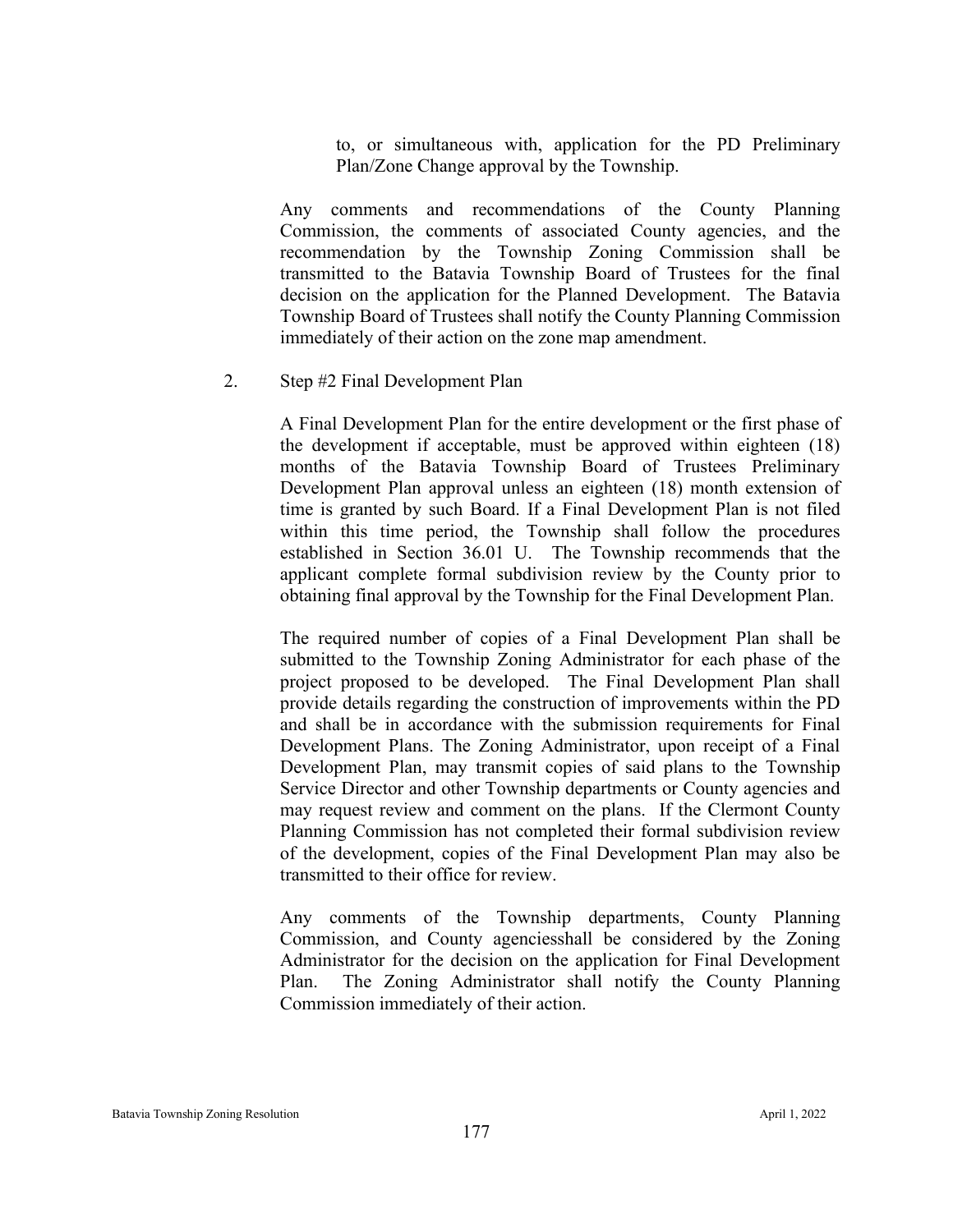- Q. Application for Planned Development/Preliminary Development Plan Requirements – Step #1
	- 1. Petition Procedures
		- a. A petition for PD district may be made by the owner(s) of record or by a person(s) acting on behalf of the owner(s) of record of the subject parcel, with the owner's written consent. The owner of each parcel of land within the proposed PD shall be required to sign a Statement of Acknowledgment and consent as provided by Batavia Township within the application packet.
		- b. The petition and related information shall be filed with the Township Zoning Administrator who shall transmit copies of the petition to the Zoning Commission secretary and may be transmitted to the County Planning Commission.
		- c. In addition to the standard requirement fixed by this Resolution and the rules of the Zoning Commission for applications for a change of zone, additional information as required in the submission requirements and instructions per map amendments to Planned Developments shall also be submitted.
	- 2. Consideration of PD Petition by Zoning Commission
		- a. The Township Zoning Commission shall hold a public hearing on the petition.
		- b. At the public hearing the petitioner shall present evidence regarding the following characteristics of the proposed development:
			- 1. The general character and substance;
			- 2. Objectives and purposes to be served;
			- 3. Compliance with all applicable Township ordinances, regulations, and standards;
			- 4. Scale and scope of development proposed;
			- 5. Development schedules including a prospectus detailing the phasing of the project;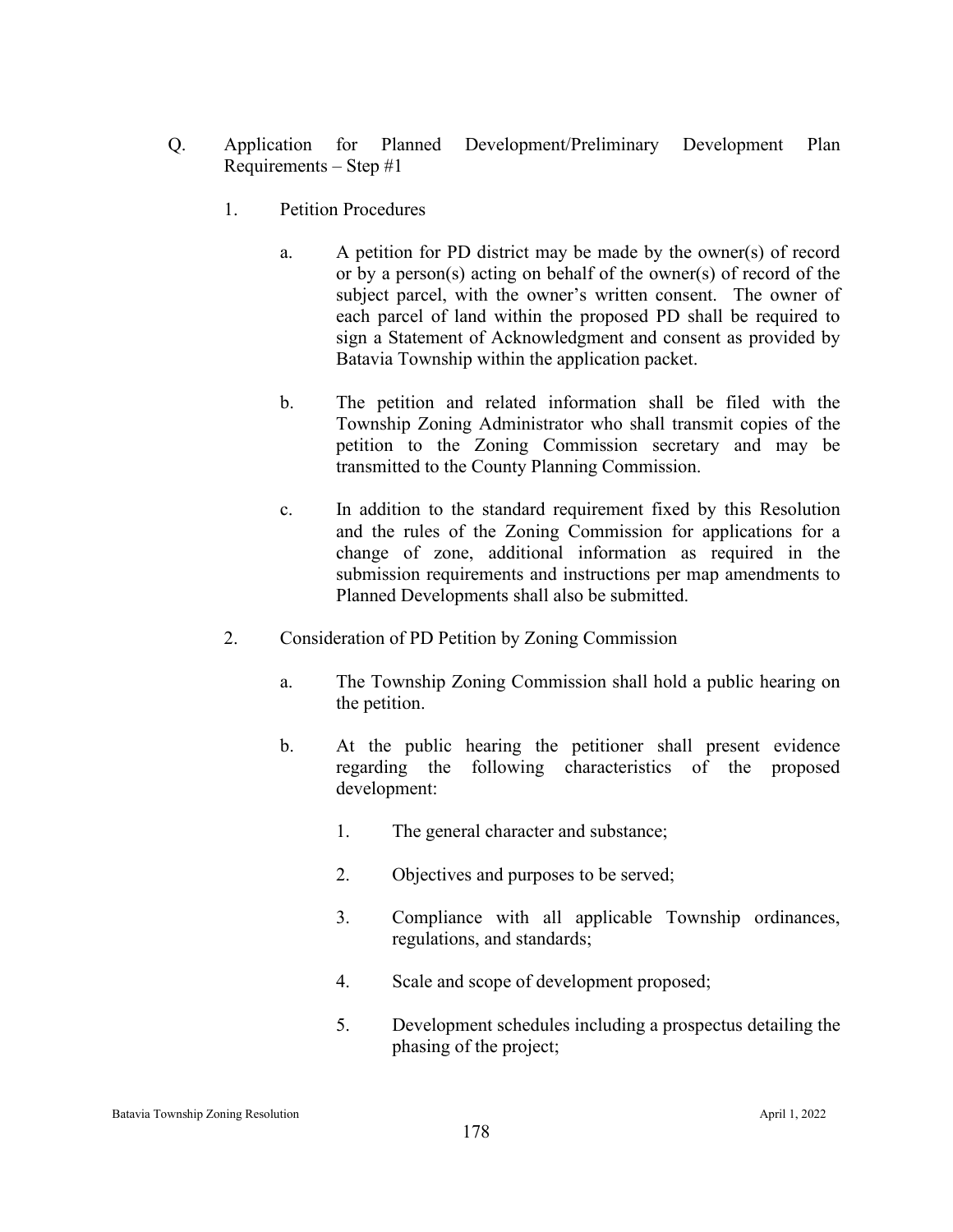- 6. Compliance with the adopted Batavia Township Growth Policy Plan;
- 7. The proposed development shall have a continuous boundary with all proposed development contained within a contiguous area;
- 8. Evidence that the proposed Preliminary Development Plan complies with the Subdivision Regulations of Clermont County; and
- 9. Mitigation techniques for anticipated traffic impacts.
- c. The Zoning Commission may also require that the petitioner provide information at the public hearing concerning economic feasibility of the proposed uses, school districts and boundaries, recreation facilities and costs/revenues for the Township, and environmental impact.
- d. Evidence and expert opinion shall be submitted by the petitioner in the form of maps, charts, reports, models, or other materials; and in the form of testimony by experts, as will clearly state the full nature and extent of the proposal. Materials shall be submitted in sufficient quantity for public display and for review by the Zoning Commission and other Township officials.
- e. The Township Zoning Commission shall, within thirty (30) days after such hearing, recommend the approval or denial of the proposed amendment, or the approval of some modification thereof and submit such recommendation together with such application or resolution, Preliminary Development Plan and related required information pertaining thereto and any recommendation of the County Planning Commission thereon to the Batavia Township Board of Trustees.
- 3. Consideration of PD Petition by Batavia Township Board of Trustees
	- a. The Batavia Township Board of Trustees shall, upon receipt of such recommendation set a time for a public hearing on such proposed amendment, which date shall not be more than thirty (30) days from the date of the receipt of such recommendation from the Township Zoning Commission. Notice of such public hearing shall be given by the Board by publication in one or more newspapers of general circulation in the township at least ten (10) days before the date of such hearing.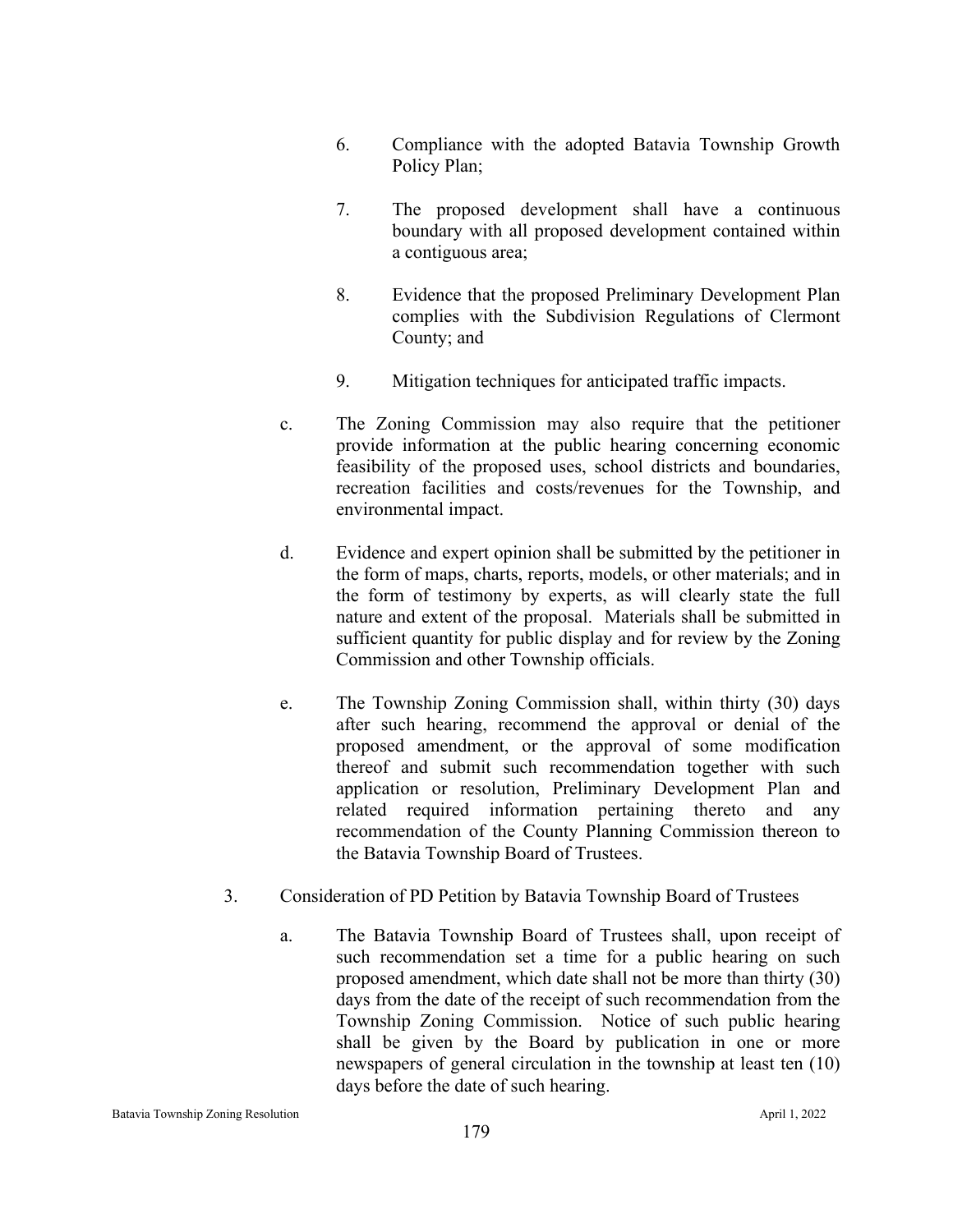- b. The Batavia Township Board of Trustees shall, within forty-five (45) days after the public hearing, approve, approve with modifications, or deny the petition for PD Preliminary Development Plan.
- 4. At the request of the applicant, the Zoning Commission or Batavia Township Board of Trustees may grant an extension in time limits required herein.
- 5. If land subdivision is involved, the development plans must satisfy the requirements of the Clermont County Subdivision Regulations. Formal subdivision approval must be granted by the County Planning Commission prior to the commencement of development of the PD.
- R. Standards for Petition Review of PD Preliminary Development Plan

Using the information submitted by the petitioner and any findings of the County Planning Commission, the Zoning Commission shall review the application and report to the Batavia Township Board of Trustees their findings as to whether the petition meets the following standards.

- 1. The proposed development shall conform to the adopted Batavia Township Growth Policy Plan, or represent a land use policy, which, in the Zoning Commissions' opinion, is a logical and acceptable change in the adopted Growth Policy Plan;
- 2. The proposed development shall conform to the intent and all regulations, requirements and standards of a PD District;
- 3. The proposed development shall be adequately served by public facilities and services such as but not limited to streets, police and fire protection, drainage course, water and sanitary facilities, refuse disposal, and sidewalks; or that the persons or agencies responsible for the proposed development shall be able to properly provide such facilities and services;
- 4. Common open space, other common properties and facilities, individual properties, and all other elements of a PD are so planned that they will achieve a unified open space and recreation area system with open space and all other elements in appropriate locations, suitably related to each other, the site and surrounding lands;
- 5. The petitioner shall have made provision to assure that public and common areas will be or have been irrevocably committed for that purpose with notations of such commitment being denoted on the record plat. Provisions shall be made for financing of improvements shown on the plan for open space and other common areas, and that proper maintenance of such improvements is assured;

Batavia Township Zoning Resolution April 1, 2022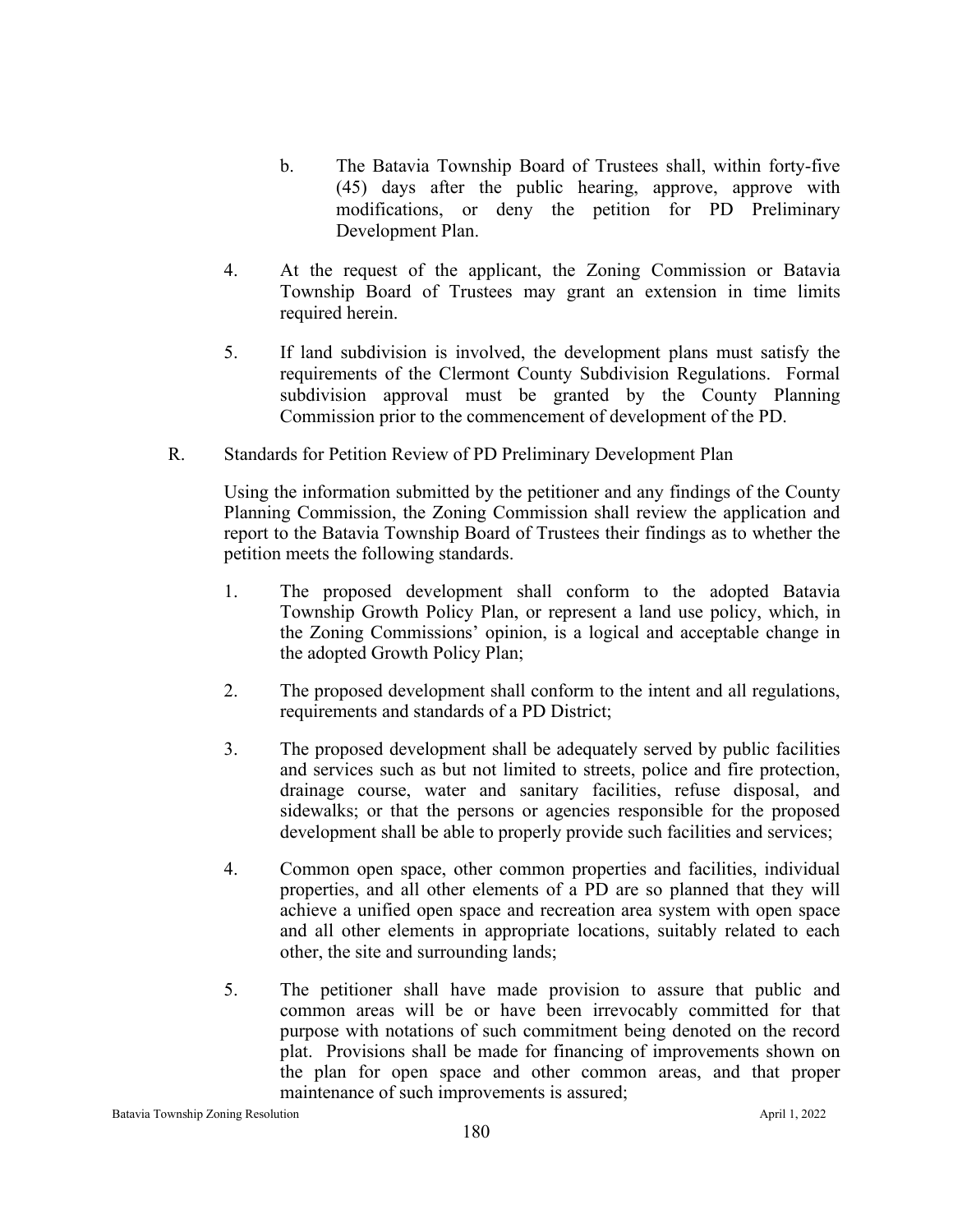- 6. Traffic to, from, and within the site will not be hazardous or inconvenient to the project or to the neighborhood. In applying this standard, the Township shall consider, among other things: convenient routes for pedestrian traffic; relationship of the proposed project to main thoroughfares and street intersections; the construction of any roadway improvements necessary to mitigate the impact of the development, and the general character and intensity of the existing and potential development of the neighborhood;
- 7. The mix of housing unit types and densities, or in the case of nonresidential development, the mix of uses and intensities, shall be acceptable in terms of compatibility, issues of privacy, and similar measures;
- 8. Where applicable, the convenience type retail or office development within the project shall be appropriately located within the PD such that the vehicular traffic generated by those uses does not affect adjacent neighborhoods or the residential portions of the development.
- 9. The Township shall determine, where applicable, that noise, odor, light, or other external effects which are connected with the proposed uses, will not adversely affect adjacent and neighboring lands and uses;
- 10. The proposed development shall create a minimum disturbance to natural features and land forms;
- 11. The property shall have adequate access to public streets. The plan shall provide for logical extensions of public streets and shall provide suitable street connections to adjacent parcels, where applicable; and
- 12. Pedestrian circulation shall be provided within the site, and shall interconnect all use areas, where applicable. The pedestrian system shall provide for a logical extension of pedestrian ways outside the site and to the edges of the site, where applicable.
- S. Application for Final Development Plan Requirements Step #2
	- 1. Petition Requirements
		- a. A Final Development Plan shall be submitted for approval for each phase of a PD as delineated on the approved Preliminary Development Plan. Each Final Development Plan shall meet all applicable provisions of the Township Zoning Resolution, the submission requirements, and shall conform to the approved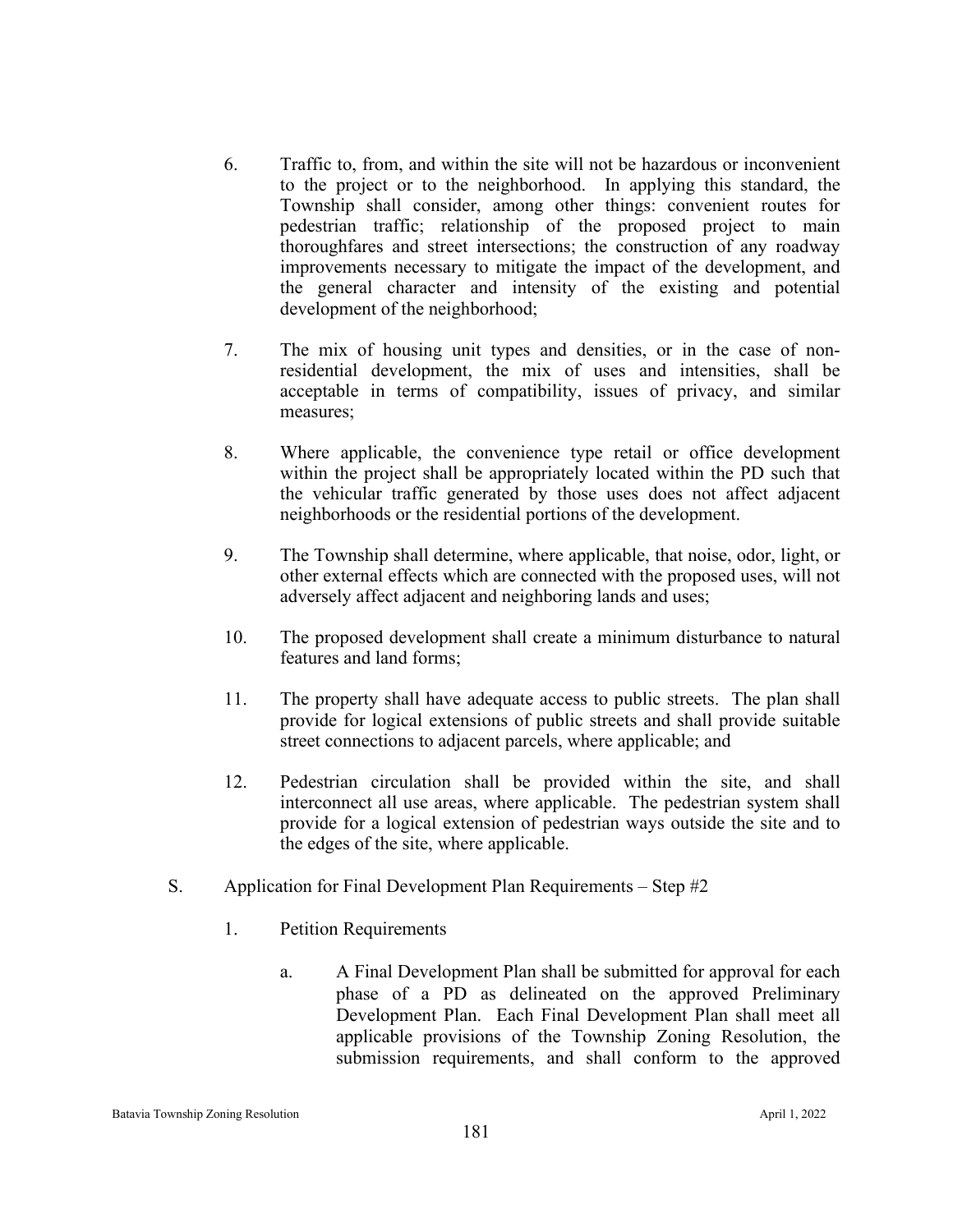Preliminary Development Plan and to all conditions attached thereto.

- b. The Final Development Plan, in addition to customary engineering depiction of the area, monuments, etc., shall also include all of the information required by the submission requirements and instructions for Final Development Plans;
- c. The plans and drawings required by the submission requirements and instructions may be combined in any suitable and convenient manner so long as the data required is clearly indicated on one or more of said plats. A separate plat for each element is not necessary, but may be provided at the option of the applicant; and
- d. Sketches of the exteriors of several representative buildings in the project shall be provided as requested by the Township. It is intended that neither uniformity of architectural style nor unnecessary diversity thereof be a prerequisite to approval, but the developer is encouraged to exercise ingenuity in achieving a harmonious entity without undue attention to consistency. The purpose of this Section is to permit development flexibility greater than that permitted by other sections of this ordinance.
- 2. Consideration of Final Development Plan
	- a. The Final Development Plan shall be submitted to the Township Zoning Administrator for review. The Zoning Administrator shall approve, modify or deny the Plan with any conditions that may be appropriate within sixty (60) days of the filing date, unless the applicant has agreed to an extension to the deadline.
	- b. The Township may request review by the County Planning Commission and other agencies along with information regarding the project's submittals for subdivision review.
- T. Financing Responsibility

No building permits shall be issued for construction within a PD District until required improvements are installed or performance bond posted in accordance with the same procedures as provided for by the Board of County Commissioners. Other requirements may also be established from time to time by the Board of County Commissioners.

U. Phasing and Delay in Construction

Batavia Township Zoning Resolution April 1, 2022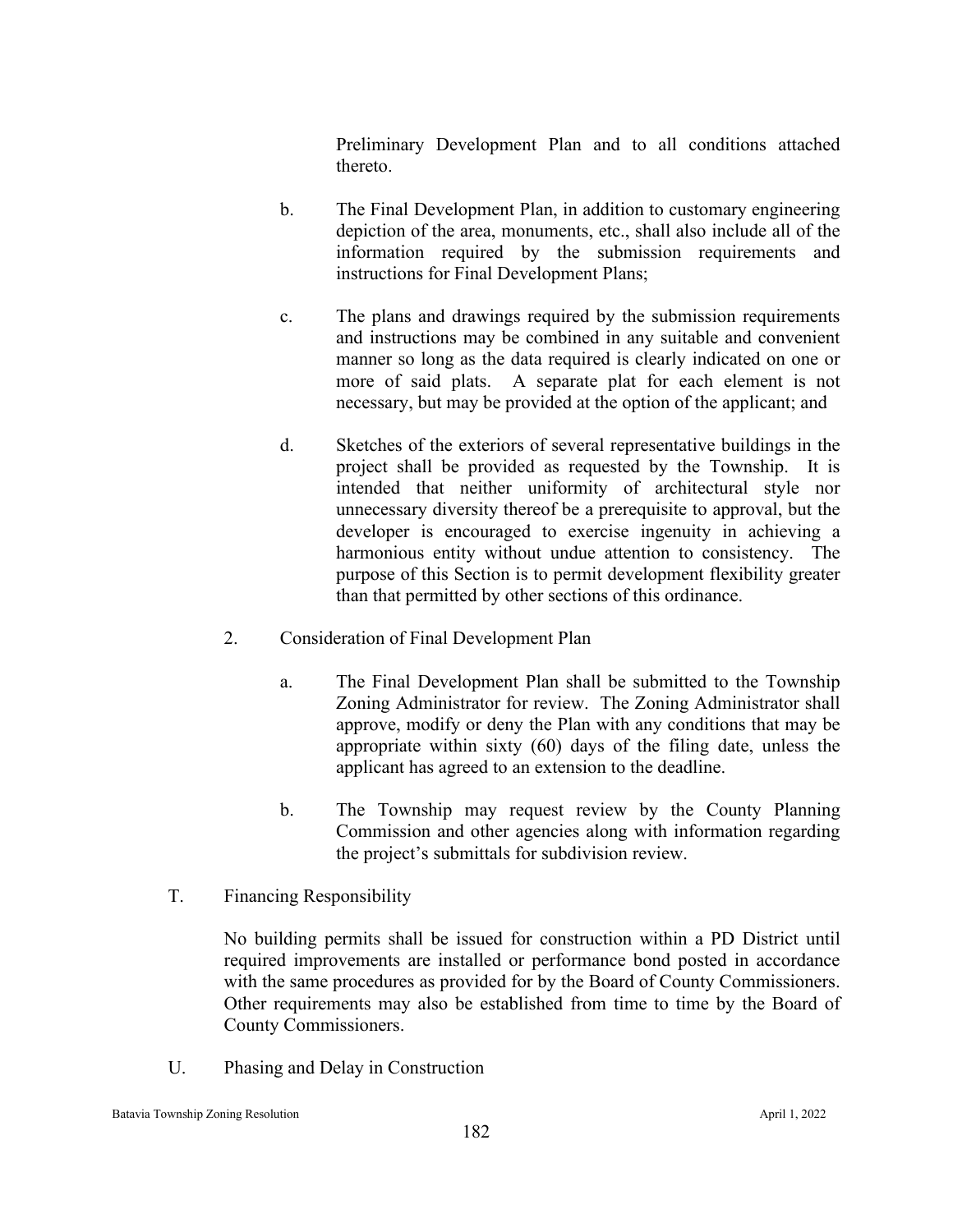Development may be phased as delineated on the approved development plan, subject to the following requirements:

- 1. A phase shall not be dependent upon subsequent phases for safe and convenient vehicular and pedestrian access, adequate utility services and open spaces and recreation facilities;
- 2. The Township may require, as part of a Final Development Plan review of a phase of a PD, that land shown as open space on the approved area plan be held in reserve as part of the phase to be developed, in order to guarantee that density limits for the entire approved PD will not be exceeded when the subject phase is completed. Such reserved land may be included in the development of subsequent phases if the density limits will not be exceeded upon completion of that phase or if other land is similarly held in reserve; and
- 3. Development shall be started and shall be diligently pursued in the manner and sequence shown on the approved plan with the timing of each subsequent phase following the submitted prospectus.
- 4. As a condition for approval, the developer shall produce a prospectus for construction of said development. If the construction for said development has not started by the designated time, or if progress is not in conformity to the prospectus, the developer shall so state the cause in writing and request from the Township an extension of time. For the purpose of this chapter, "beginning of construction" means possession of a valid building permit for construction in the development.
- 5. Failure of the developer to follow the plans approved by the Township for the Planned Development Project will be cause for permit approvals to be suspended until the development conforms to such plans, or revoked if such conformity is not established within six (6) months of a suspension for nonconformity. Upon revocation of a permit, the landowner and lessees shall be subject to the penalties provided by law and by this Resolution for land use not permitted.
- 6. Expiration and Extension of Approval Period:
	- a. In the event that a Final Development Plan has not been approved within eighteen (18) months of the Batavia Township Board of Trustees approval of the Preliminary Development Plan, the Preliminary Plan shall no longer be valid and shall expire, unless an extension is granted by the Township. A Zoning Certificate shall not be issued until a valid Preliminary Plan is approved in the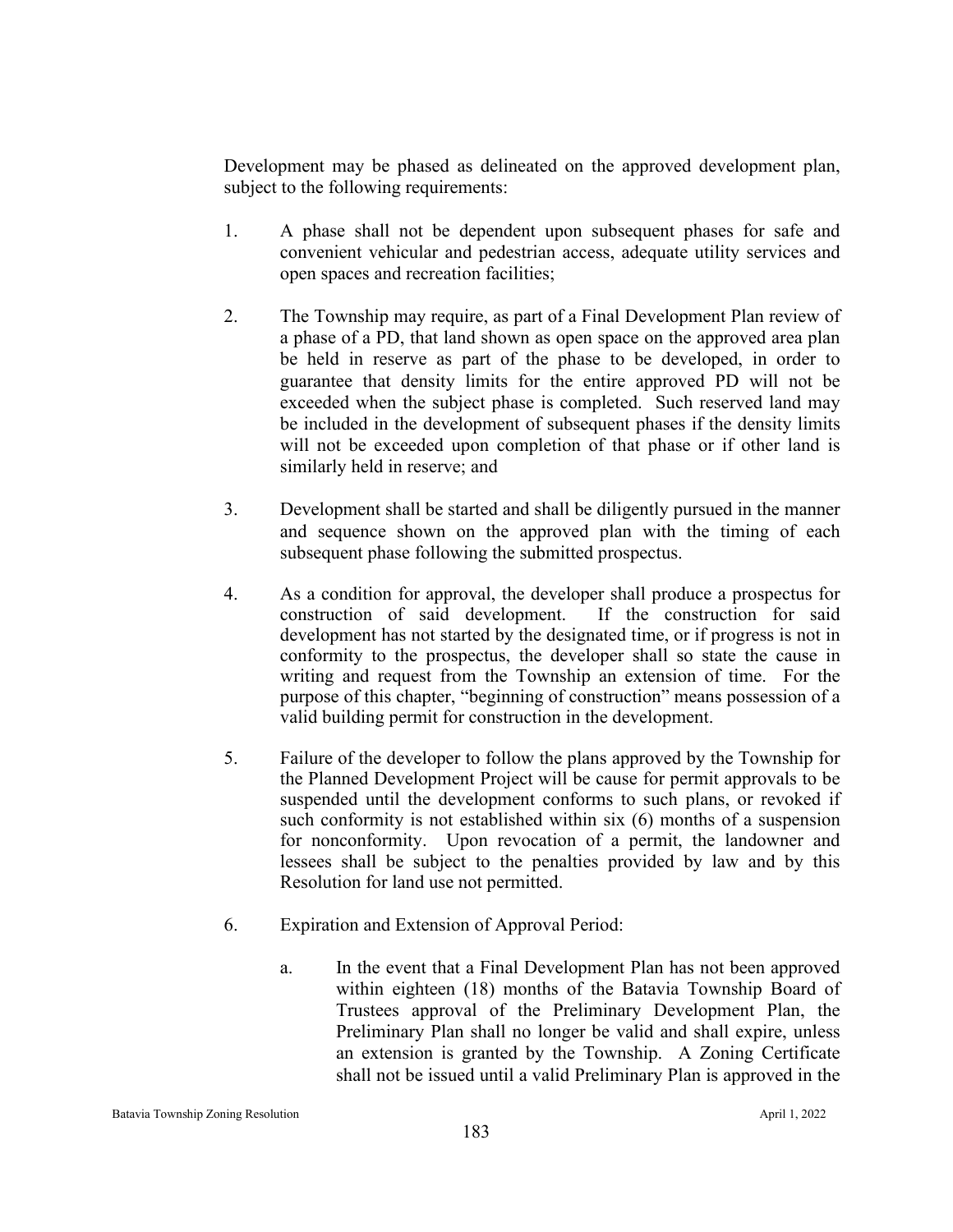same manner as the previous Preliminary Plan. Under this scenario the PD zoning designation of the property shall remain in effect awaiting a new Preliminary Development Plan, or until appropriate action is taken to amend the zoning of the property in accordance with Article 4.

- b. In the event that construction of the development is not started within two (2) years from the effective date of approval of the Final Development Plan by Batavia Township, the Final Plan shall no longer be valid and shall expire, unless an extension is granted by the Township. A Zoning Certificate shall not be issued until a valid Final Plan is approved in the manner required by this Article.
- c. In the event that a Final Plan is not approved within eighteen (18) months of the expiration of the Final Plan, the Preliminary Plan shall expire. A Zoning Certificate shall not be issued until a valid Preliminary Plan is approved in the manner required by this Article. Under this scenario the PD zoning designation of the property shall remain in effect awaiting a new Preliminary Development Plan, or until appropriate action is taken to amend the zoning of the property in accordance with Article 4.
- d. To request an extension of a Preliminary Plan or Final Plan, the developer or property owner shall notify the Township in writing stating the cause of delay of construction and request from the Township an extension in time and a change in the prospectus. The Zoning Administrator, after reviewing the PD time extension request shall recommend to the Batavia Township Board of Trustees that either an extension of time be granted, that the plan be allowed to expire, or that the area of the PD be considered for zone map amendment to a district considered appropriate based upon the recommendations of the Batavia Township Growth Policy Plan and the development patterns generally occurring in the vicinity of the property. The Board of Trustees shall consider the recommendation of the Zoning Administrator, and either grant an extension of the PD, allow the plan to expire, or initiate the necessary process to amend the zoning of the property.
- V. Performance Guarantees

Guarantees to assure completion of site improvements shall be provided in accordance with the requirements of the Batavia Township Zoning Resolution, or as otherwise required by the Township.

W. Adjustments to Planned Developments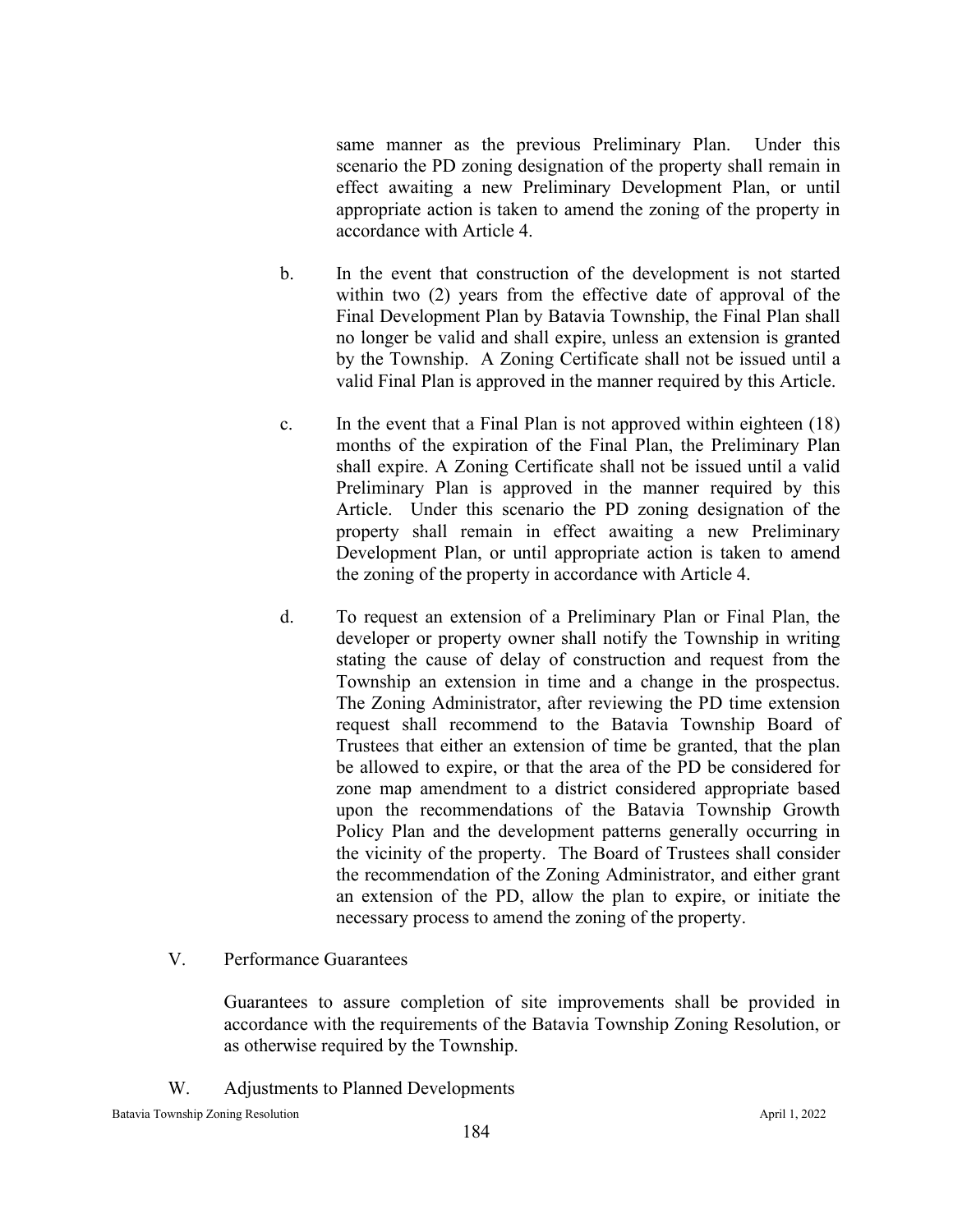- 1. Major Changes. Major changes to an existing Planned Development, modifications from the Preliminary Development Plan, or revisions to a Final Development Plan for a tract of land in which development has not already begun or is not completed, in light of technical or engineering considerations, shall include the following. If the Zoning Administrator determines a proposed modification to be a major change, then the modification shall be reviewed in accordance with the procedures specified in Section 36.01 P. 1.
	- a. A significant change in density or intensity.
	- b. Changes in the outside boundaries of the Planned Development.
	- c. Significant modification of the type, design, location, or amount of land designated for a specific land use or open space.
	- d. Modifications in the internal street and thoroughfare locations or alignments which significantly impact traffic patterns or safety considerations.
	- e. A modification to the minimum setbacks or building sizes of the approved Preliminary Development Plan.

All changes not deemed to be major changes shall be considered minor changes.

- 2. Minor Changes to an approved Preliminary Development Plan or Minor Changes to an approved Final Development Plan. All modifications from an approved Preliminary Development Plan or minor changes to an approved Final Development Plan not determined to be major changes as described above shall be subject to the approval procedures set forth in Section 36.01 P.2.
- X. Required Charges.
	- 1. The applicant shall be responsible for the expenses incurred by the Township in reviewing the PD Application, development plans or any modifications to the development plans. Such expenses may include items such as the cost of professional and review services, including expenses and legal fees in connection with reviewing the plan and preparing reports, the publication and mailing of public notice in connection therewith and any other reasonable expenses directly attributable thereon.